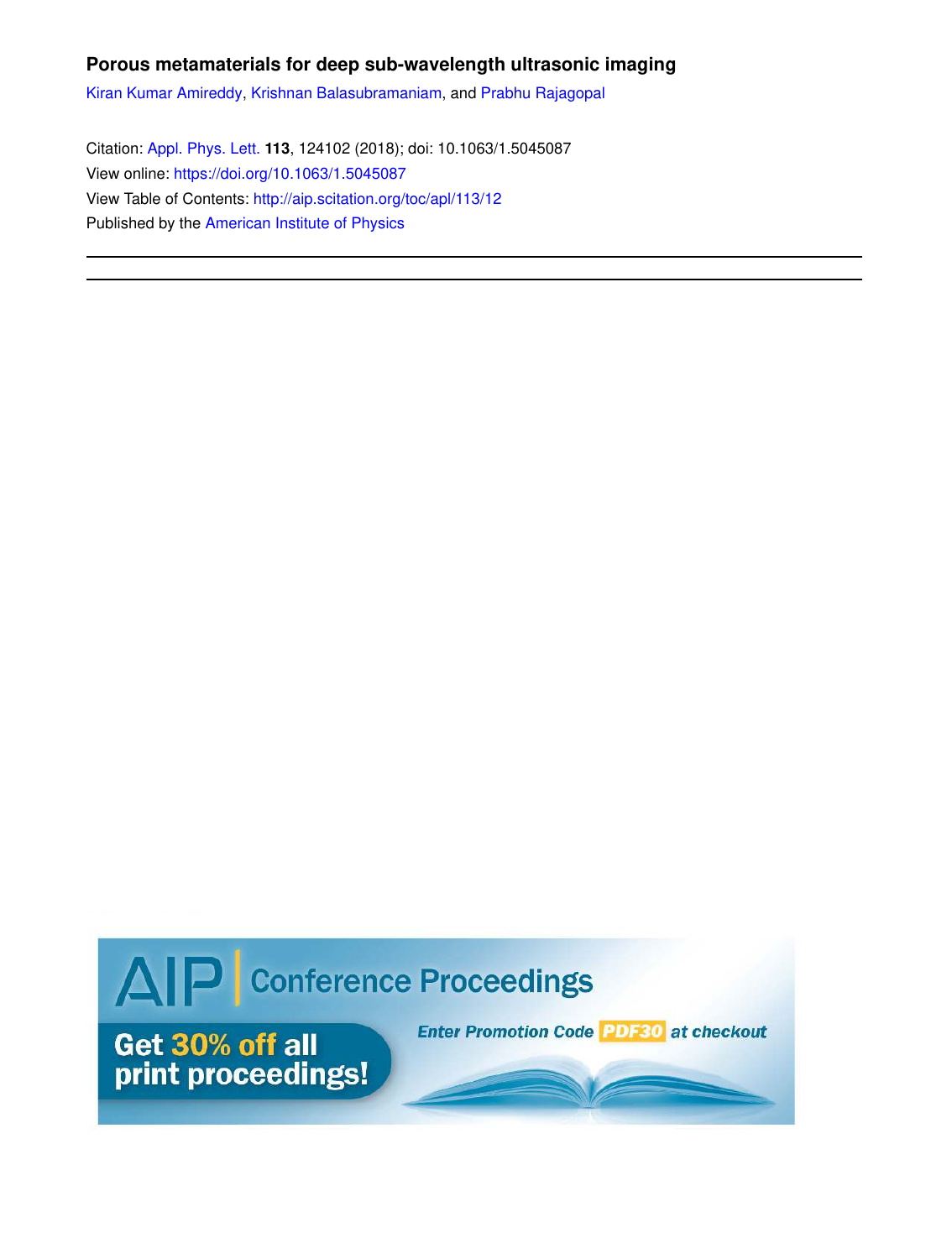

## Porous metamaterials for deep sub-wavelength ultrasonic imaging

Kiran Kumar Amireddy,<sup>a),b)</sup> Krishnan Balasubramaniam,<sup>b)</sup> and Prabhu Rajagopal<sup>b)</sup> Centre for Nondestructive Evaluation and Department of Mechanical Engineering, Indian Institute of Technology Madras, Chennai 600036, Tamil Nadu, India

(Received 16 June 2018; accepted 17 August 2018; published online 20 September 2018)

This paper reports the application of a porous medium as an aperiodic metamaterial lens for ultrasonic imaging in the context of nondestructive evaluation and non-invasive diagnostics. Experimental results are presented, demonstrating a deep sub-wavelength imaging down to 1/36th of the operating wavelength, which is the highest resolution demonstrated worldwide using bulk ultrasound. The improvement in the resolution is shown to be linked to aperiodicity overcoming the Wood anomaly, which sets limits on wave transmission by holey structured lenses. Published by AIP Publishing. https://doi.org/10.1063/1.5045087

There is much interest in improving the capabilities of ultrasonic inspections, in view of the method being prone to poor resolution. However, ultrasound is non-radioactive and affordable compared to electromagnetic methods and has wide potential in healthcare and industrial diagnostics, provided that the resolution can be improved. Recent years have seen the rapid emergence of a new class of lenses based on metamaterials, offering extraordinary possibilities to control electromagnetic or acoustic waves.<sup>1–3</sup> Previous studies have revealed that the mechanical performance of metamaterial lenses is dependent on periodic geometrical and topographic features.<sup>4,5</sup> The amplification and perfect focusing by metamaterial-based lenses have potential applications in sensing, filtering, <sup>6,7</sup> focusing, subwavelength  $\lim_{s\to 5}$  cloaking,<sup>16,17</sup> and noninvasive medical diagnostics.<sup>18,19</sup> The majority of literature on metamaterial-based lenses is focused on periodic structures, with repeated unit cells of pre-designed sizes, $20$  which exhibit extraordinary wave propagation due to wave scattering from periodic inhomogeneities<sup>21</sup> or local resonance.<sup>22</sup> From this perspective, a periodic holey structured metamaterial seems to be another promising alternative to control wave propagation at multi-scale frequencies. Full transmission peaks with these metamaterial lenses are due to Fabry-Perot resonances inside the features (such as holes or channels) of the periodic structures. The position and the width of the transmission peaks can be tuned by changing geometrical parameters such as the filling fraction of holes and lattice geometry of perforated plates.<sup>23–25</sup>

Recently, the authors reported the experimental demonstration of extraordinary transmission of wave fields through periodic holey-structures and their potential applications for deep sub-wavelength resolution and imaging (1/25th of the operating wavelength) in the ultrasonic regime for the first time worldwide. $26,27$  However, one of the major drawbacks of periodic metamaterial lenses is the presence of dips in the transmission spectrum, in a phenomenon known in the literature as the "Wood anomaly."<sup>28,29</sup>

Recent literature, particularly in the field of acoustics, has considered lenses with quasi-periodic arrays of sub-wavelength holes and fractal geometries,  $30-32$  and these authors demonstrate strong resonant transmission of sound due to coherent diffraction through such structures. To identify how the geometry influences the ultrasonic transmission and to demonstrate experimentally the deep sub-wavelength resolution in the ultrasonic regime, in this paper, we discuss the use of a porous metamaterial lens. We consider a metamaterial in the form of a 3D printed porous foam, wherein the hole size varies from 2 mm to 10 mm with an average value of about 4 mm (dimensions deduced from X-ray) as shown in Fig.  $1(a)$ . The porous foam used in the experiments as a metamaterial lens was fabricated using selective laser sintering (SLS), an additive manufacturing process<sup>33–35</sup> at ARCI, Hyderabad, India; http:// www.arci.res.in/. SLS is a 3-D printing or additive manufacturing technique which uses a high power-density laser to sinter and fuse metallic powders together. Alumina  $(Al_2o_3)$  powder was used in the process to make the layered foam structure (for more details about the SLS process, refer Refs. 34 and 35). This porous lens is used for the characterization of subwavelength spaced  $(\lambda/36)$  two side drilled holes (SDHs) and a through-notch of size  $\lambda/36$  in an aluminum sample by ultrasonic imaging in the through-transmission mode of inspection. The performance of this porous metamaterial is compared with that of the optimized holey structured lens discussed by the authors in Refs. 26 and 27.

To demonstrate ultrasonic resolution in the deep subwavelength range, an aluminum sample with two side-drilled through holes of 1.5 mm diameter and separated by (outer to outer distance) 1 mm (which is about  $\lambda/36$ ) and 2 mm ( $\lambda/18$ ) from the top surface as shown in Fig.  $1(b)$  is considered as the object for line scan. Immersion ultrasonic scan in the through-transmission mode was utilized for the experiments. An illustration of the experimental set-up is shown in Fig. 1(b). Commercial piezoelectric transducers [Panametrics NDT, model no. X1019, 180 kHz, and the element size 1.5 in. (38 mm), https://www.olympus-ims.com/en/ultrasonictransducers/, Waltham, MA, USA] with a central frequency of 180 kHz are used for excitation, applied as a 3 cycle Hanning windowed tone-burst signal provided through the RITEC 4000 Pulser-Receiver (Ritec Inc., http://www.ritecinc.com/, Warwick, USA). The aluminium sample with sub-wavelength defects (SDH or notch) was immersed in

a)Email: amireddykiran@gmail.com

b) All authors contributed equally to this work.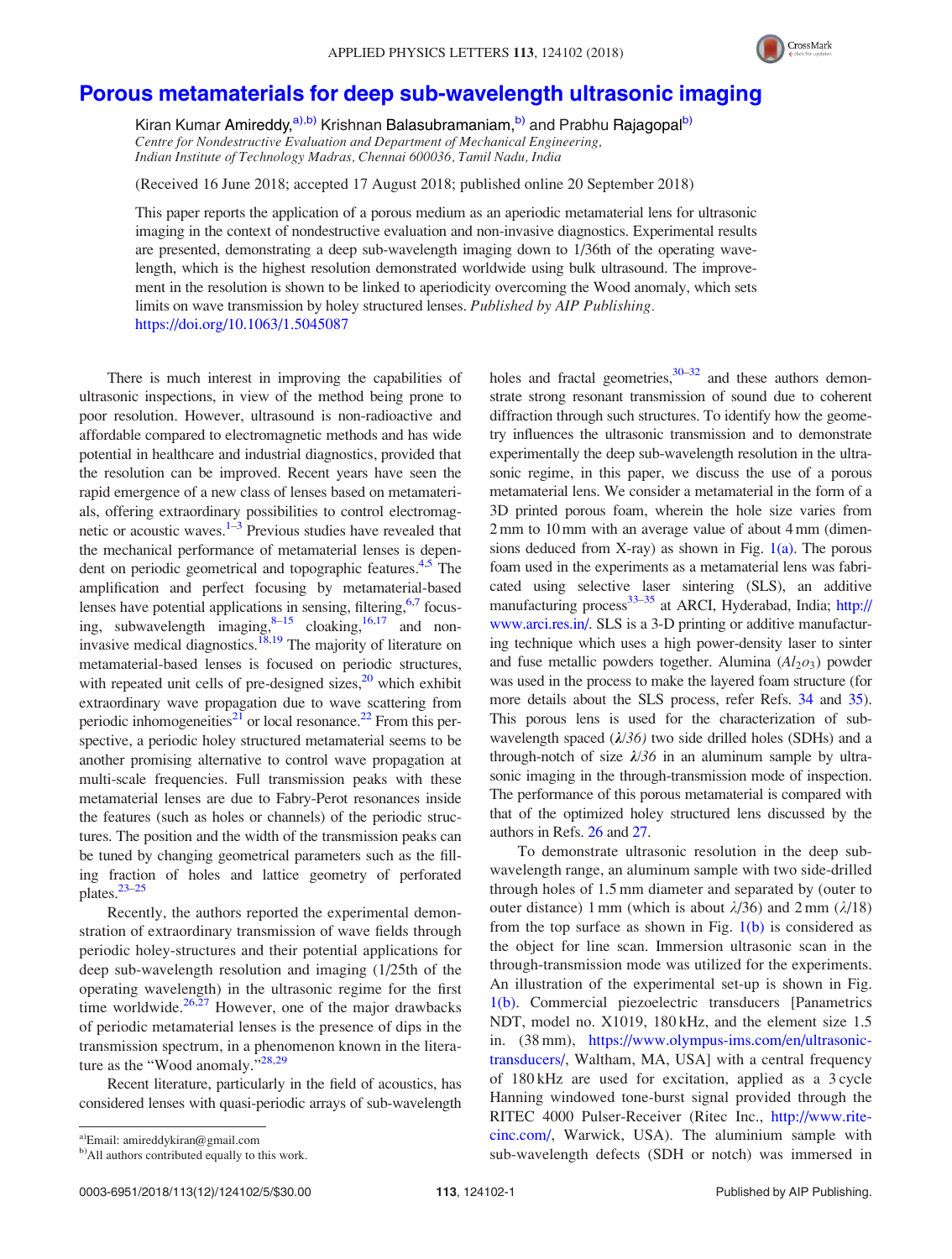

FIG. 1. (a) Photograph of the porous metamaterial foam used for experiments in this paper; (b) illustration of the experimental set-up with the details of defects considered for experiments.

water, perpendicularly in front of the transducer. The porous meta-lens is placed immediately above the sample so that the waves scattered from the defects pass through. The scattered wave fields are monitored on the surface of the porous metalens by using a Polytec Laser Doppler Vibrometer (LDV), consisting of an independent OFV-130 optical scanning sensor head and an OFV-551 controller (http://www.vibrometry. co.kr/OFV-552.pdf). The output from the controller is fed to a computer. A thin retroreflective tape was attached to the surface of the meta-lens at the spot illuminated by the laser point so as to enhance the optical back-scattering from the laser beam. This fiber optic head was attached to a 3-Axis scanner through a National Instruments PCI 7330 (NI Inc., http:// www.ni.com/en-in.html, Austin, USA) motion controller to receive the scattered wave field in the specified scan region.

In the first case, the aluminum sample with the two subwavelength spaced SDH is considered as the object for line scan. The ultrasonic probe was excited at a central frequency of 180 kHz, while the scattered wave field was received by a Laser Doppler Vibrometer (LDV). The experiments are repeated for the following two cases, "without" and "with" the porous metamaterial, on the surface of the sample. After completion of the line scan, the maximum normalized amplitude variation from each A-scan (on time trace) is plotted against the measurement positions across the length of the sample. The corresponding B-scan (line scan) results for both the cases, "without the metamaterial" and "with the metamaterial," are shown in Fig. 2. The two sub-wavelength  $(\lambda/36)$  spaced SDH in the aluminum sample can be seen to



FIG. 2. Experimental results for normalized amplitude variation with the measurement position across the sample. The two rectangular boxes represent the position of the two subwavelength  $(\lambda/36)$  spaced side drilled holes in the aluminum sample.

be well-resolved when using the porous metamaterial as a lens. Without the meta-lens, the sub-wavelength SDH acts as perturbations and is not resolved in its line scan image.

In the next case, an aluminium sample with a throughnotch (as an example of a typical canonical defect encountered in Nondestructive Evaluation-NDE applications) of length 1 mm (which is about  $\lambda/36$ ) and located 2 mm (about  $\lambda/18$ ) from the top surface is considered as the object for ultrasonic imaging.

The B and  $C$ -scan $33$  images of the sample are obtained using the above-mentioned experimental procedure, and the corresponding results of B and C-scan images are shown in Fig. 3. The deep sub-wavelength  $(\lambda/36)$  notch shows up well when using the porous metamaterial as a lens. This is the highest resolution achieved as yet in the ultrasonic regime experimentally worldwide.

The image obtained by ultrasonic immersion C-scan mediated by the porous metamaterial lens was compared with that from micro X-ray Computed Tomography  $(\mu\text{CT})^{33}$ as shown in Fig.  $3(ii-c)$ . The crack length agrees well with the  $\mu$ CT image. This clearly demonstrates the resolution capacity of the porous metamaterial ultrasonic superlens.

As reported in our previous studies (see Ref. 21 for further understanding), holey-structured metamaterials act as filters for the scattered wave field and can be thought to pass high frequency components from the input to the output surface (image plane). This can be seen in the transmission spectrum of the structured metamaterial (see Ref. 26) Here, we seek to compare the transmission spectrum of the structured lens described in Ref. 26 with that of the aperiodic (porous) metamaterial discussed above. The overall dimensions of both the lenses compared are approximately the same (36 mm diameter and 24 mm length). In the structured lens, the hole size was 0.6 mm, while in the aperiodic lens, the hole size as mentioned above is much coarser.

With the holey lenses, the high frequency components scattered by sub-wavelength features get selectively amplified and are transferred to the image plane. This can be seen for example from the results in Fig. 4, showing the typical frequency content of the Transmission Ratio (TR) monitored in the experiments with the porous lens in comparison with the periodic metamaterial lens.

The full transmission peaks observed correspond to the Fabry-Perot resonance of the holes and are modulated by the interaction among holes; also, transmission dips are observed at certain frequencies corresponding to the manifestation of the Wood anomaly. $2^8$  The Wood anomaly for the normal incidence occurs at frequencies given by $^{28,29}$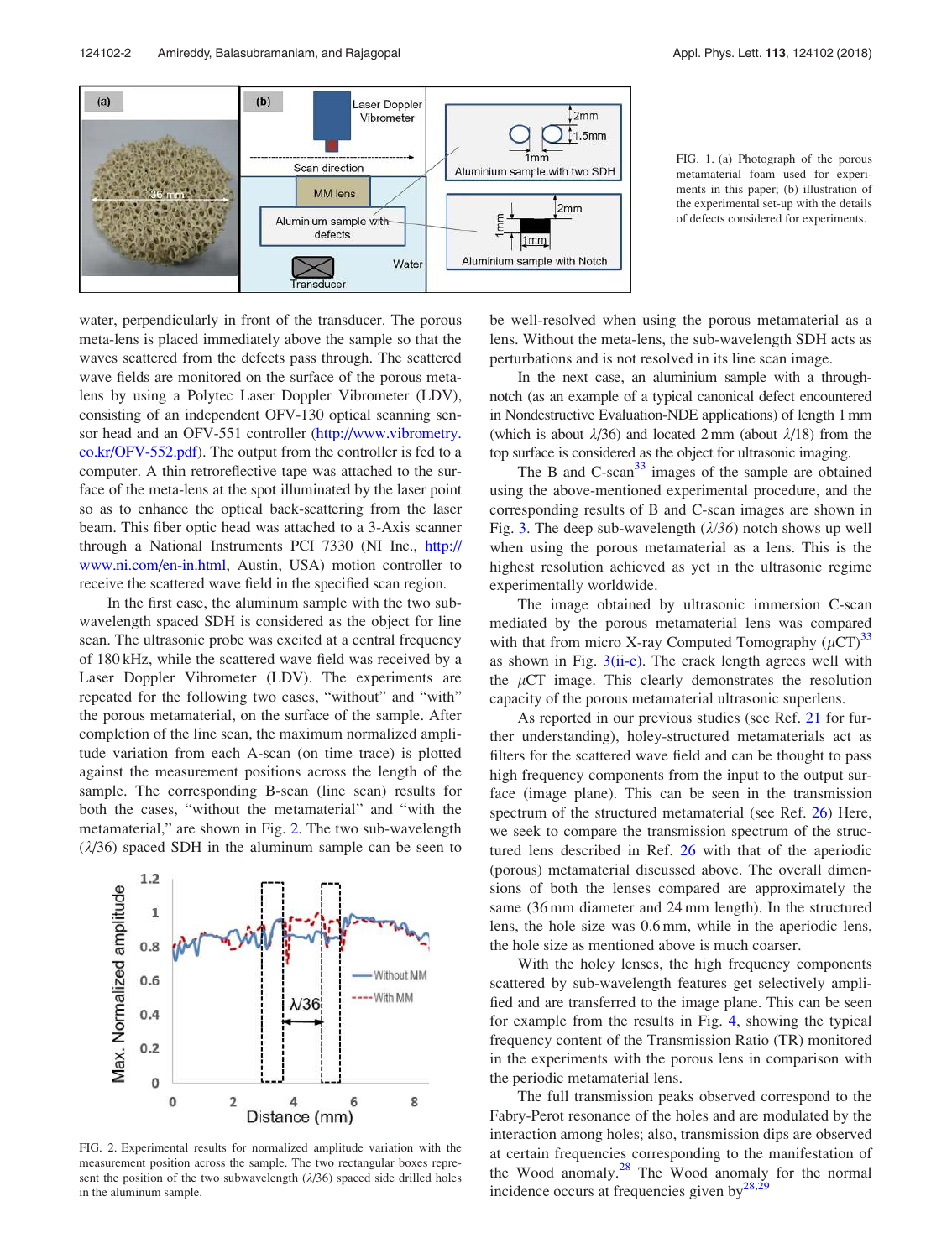

FIG. 3. Experimental results for ultrasonic (i) B-scan (line Scan); (ii) C-scan image of through-notch in the aluminium sample: (a) without and (b) with the metamaterial lens: the dotted rectangular box indicates the actual positions of the notch in the sample; (c) presents an image of the same defect as obtained by X-ray computed tomography.

$$
\frac{2\pi f}{c} = \sqrt{\left(\frac{2\pi m}{p}\right)^2 + \left(\frac{2\pi n}{p}\right)^2},\tag{1}
$$

where  $p$  is the hole periodicity,  $c$  is the velocity of the ultrasound in water, and  $m$  and  $n$  are higher order resonance harmonics.

(or)



FIG. 4. Experimental results for the Transmission Ratio (TR) of Periodic and Porous metamaterial lenses. (a) Comparison of TR for both meta-lenses; (b) TR in the zoomed region for identification of Fabry-Perot resonances and Wood anomalies.

$$
f = \frac{c}{p} \left( \sqrt{m^2 + n^2} \right).
$$
 (2)

The velocity of ultrasound in water  $(c)$  is 1500 m/s, and for the optimized periodic holey-structured meta-lens, the period  $(p)$  is 1.2 mm (which is used for deep sub-wavelength ultrasonic imaging in Ref. 26) Using Eq. (2), the frequency corresponding to the Wood anomaly considering only Fabry-Perot resonance and neglecting all higher order harmonics (i.e.,  $m = 1$  and  $n = 0$ ) is  $\sim$ 1250 Hz. The frequency corresponding to the Wood anomaly considering Fabry-Perot resonance and 1st order harmonics (i.e.,  $m = 1$  and  $n = 1$ ) is  $\sim$ 1767.76 Hz. These values are in good agreement with the TR obtained for the periodic metamaterial lens with experiments, as shown in Fig. 4(b).

If the hole size and period change, the frequencies corresponding to the Wood anomaly also change. The kind of porous metamaterial lens used in the study may be thought to consist of layers with varying periods and hole sizes, for example, as seen in the X-ray computed tomography image, shown in Fig. 5.

In order to gain more insight into the wave propagation through unstructured layered media and understand the phenomenon of Wood anomaly, 2-D simulations were implemented in a commercially available Finite Element (FE) package. $36$  A 2-D FE model was created with dimensions  $300 \times 250$  mm<sup>2</sup>, chosen to avoid reflections from the model boundaries. The model renders the porous metamaterial in the form of layers each of which has holes (as shown in Fig. 6) with randomly assigned sizes (in the range of 2–10 mm, the same range as used in the experiments).  $m$  layers of thickness  $n$  were considered (where  $m$  varies from 1 to 9) such that the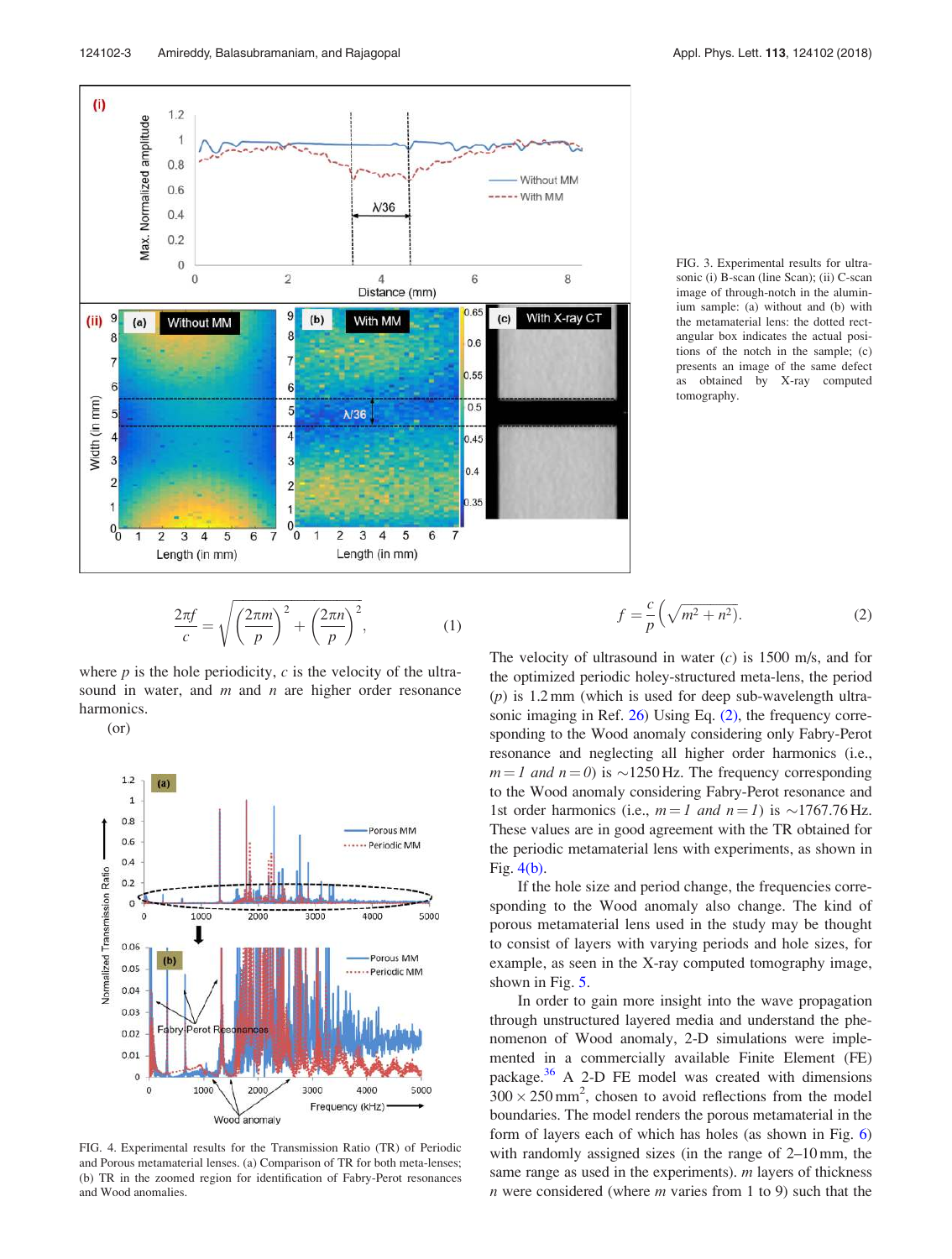

FIG. 5. X-ray computed tomography image of the porous metamaterial lens; the inset shows the zoomed view of the encircled region.



FIG. 6. Schematic of the layered porous metamaterial lens modeled in FE simulations.

total thickness of 24 mm approximates the thickness of the experimental metamaterial. A 4-noded quadrilateral mesh with a seed size of 0.1 mm  $(\lambda/83)$  was used. Water (acoustic medium) properties were assigned for the entire model with density  $\rho$  of 1000 kg/m<sup>3</sup> and Bulk Modulus K 2.2 GPa. The 2-D holey structured metamaterial with random periodicity is realized by setting rigid (pressure is zero) boundary conditions on the selected nodal lines. Ultrasonic waves are generated in the model by exciting the left boundary of the model sample in the "x" direction with 3 cycle Hanning windowed tone burst signals centered at 180 kHz. Ultrasonic wave propagation in the sample is then simulated using the explicit FE algorithm provided by the commercial package. $36$  Analysis was run for a total time period of 110  $\mu$ s which is sufficient for longitudinal waves to reach the right end of the whole model. Nodes along a vertical line at a fixed distance from the meta-lens were chosen for monitoring the waves transmitted by the meta-lens.

After obtaining the A-scans at the monitoring positions, the transmission ratio (TR) of the layered meta-lens was calculated and the same is compared with experimentally obtained TR. A number of studies were performed, by varying the values of  $m$  and  $n$ , and an optimal good agreement with experiments was observed for  $m = 6$ ,  $n = 4$ . The TR results obtained using such a 6-layered porous metamaterial compared with those obtained from experiments are shown in Fig. 7. We find a broadly good agreement between the simulations and experiments, whereby the simulated layered meta-lens may then be taken to represent the experimental meta-lens in an approximation. Moreover, such an agreement, at least qualitatively, also brings out how the layered nature of the meta-lens underpins its transmission spectrum.

In the next case, the same model was used for obtaining the TR for each successive layer and compared with the overall TR of the layered metamaterial lens. The corresponding results with the approximately identified Wood anomaly for each sub-layer case are shown in Fig. 8. The frequency corresponding to the Wood anomaly in each layer is different, for layer 1, it is around 100 kHz as indicated with WAL1 in Fig. 8. The same for layer1  $+$  layer 2 is in the range of 200–350 kHz, indicated as WAL2, and for layer1  $\frac{1}{2}$  h layer 3, it is around 420 kHz, indicated as WAL3 in Fig. 8. No definitive Wood anomaly was observed for the combinations of layers 1–4, 1–5, and 1–6. Hence, it is clear that the Wood anomaly in one layer is overcome by the other layer and the overall TR is the cumulative response of individual layers.

In the porous metamaterial with a random hole size and periodicity, the Wood anomaly occurs differently in each layer and is significantly diminished cumulatively. Hence, the Wood anomaly may not be observed in the transmission ratio (TR) of such a porous metamaterial lens as shown in



FIG. 7. Comparison of Transmission Ratio spectra obtained from experiments with the results from a simulated 6-layered porous metamaterial.